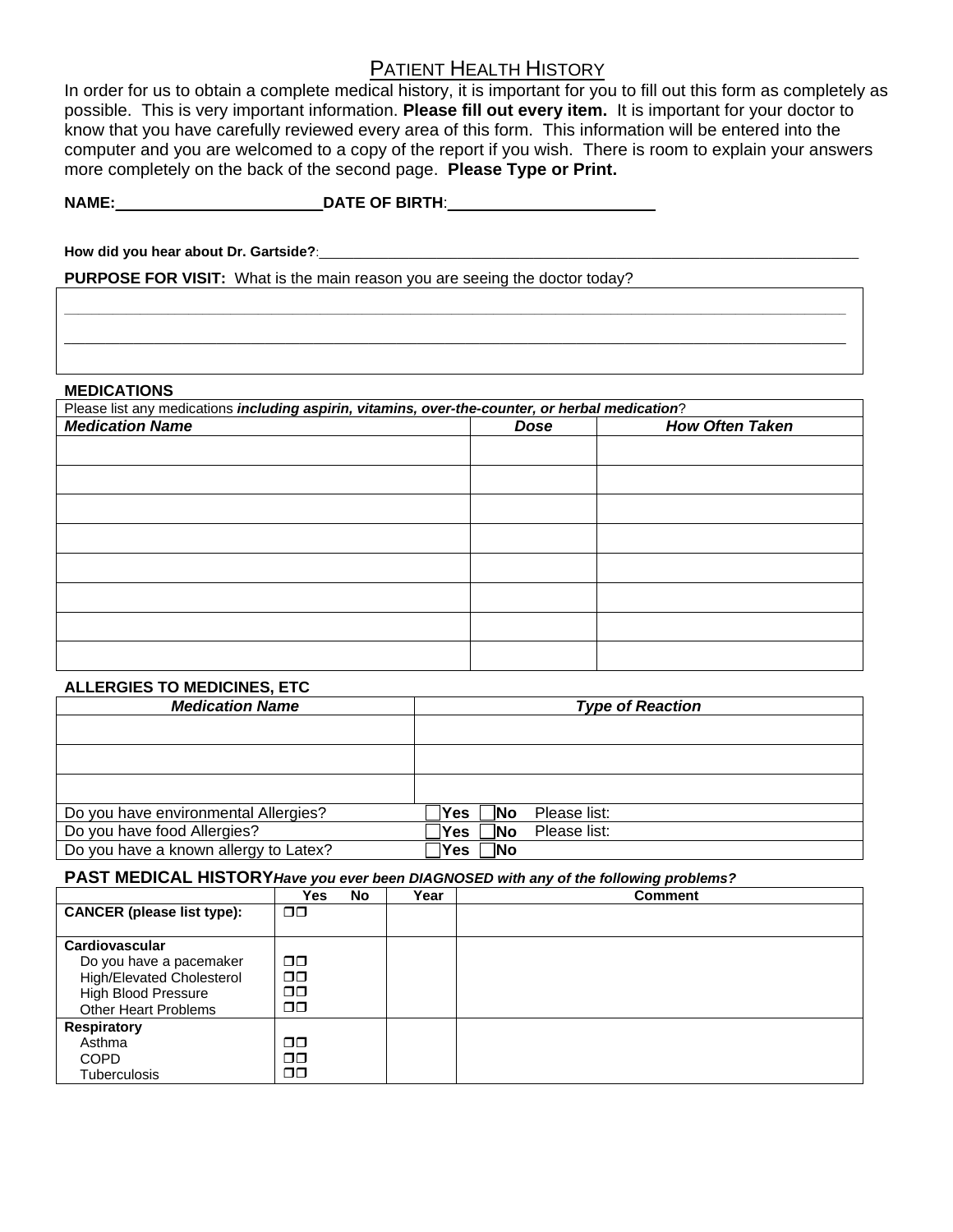# **NAME:**\_\_\_\_\_\_\_\_\_\_\_\_\_\_\_\_\_\_\_\_\_\_\_\_**DATE OF BIRTH**:\_\_\_\_\_\_\_\_\_\_\_\_\_\_\_\_\_\_\_\_\_\_\_\_

### **PAST MEDICAL HISTORY** *Continued*

|                                      | Yes           | No | Year | <b>Comment</b> |
|--------------------------------------|---------------|----|------|----------------|
| Gastrointestinal                     |               |    |      |                |
| Hepatitis                            | $\Box$ $\Box$ |    |      |                |
| Reflux                               | $\Box$ $\Box$ |    |      |                |
| Stomach ulcers                       | $\Box$ $\Box$ |    |      |                |
| Kidney                               |               |    |      |                |
| <b>Renal Failure</b>                 | $\Box$ $\Box$ |    |      |                |
| <b>Mental and Emotional</b>          |               |    |      |                |
| Depression (requiring treatment)     | $\Box$ $\Box$ |    |      |                |
| Anxiety (requiring treatment)        | $\Box$ $\Box$ |    |      |                |
| <b>Hematologic/Immunity</b>          |               |    |      |                |
| Anemia                               | $\Box$ $\Box$ |    |      |                |
| HIV/AIDS                             | $\Box$ $\Box$ |    |      |                |
| Bleeding after surgery               | $\Box$ $\Box$ |    |      |                |
| <b>Blood transfusion</b>             | ⊓⊓            |    |      |                |
| <b>Blood Clots/Pulmonary Embolus</b> | $\square$     |    |      |                |
| <b>Other Not Listed Above</b>        |               |    |      |                |
| Problem:                             | $\Box$ $\Box$ |    |      |                |
| Diabetes:                            | $\Box$ $\Box$ |    |      |                |

## **PAST HOSPITALIZATIONS FOR MEDICAL PROBLEMS ONLY - LIST SURGERIES BELOW**

|      | Have you ever been hospitalized for a medical problem before? |             | Please list below: |
|------|---------------------------------------------------------------|-------------|--------------------|
| Year | <b>Reason for Admission</b>                                   | <b>Date</b> | Physician          |
|      |                                                               |             |                    |
|      |                                                               |             |                    |
|      |                                                               |             |                    |
|      |                                                               |             |                    |

#### **PAST SURGICAL HISTORY**

| Year | <b>Procedure</b> | Surgeon |
|------|------------------|---------|
|      |                  |         |
|      |                  |         |
|      |                  |         |
|      |                  |         |

### **FAMILY HISTORY** *Please mark all that apply:*

|                                                      |               |               |                |               | <b>Maternal</b> |         | <b>Paternal</b> |         |
|------------------------------------------------------|---------------|---------------|----------------|---------------|-----------------|---------|-----------------|---------|
|                                                      | <b>Mother</b> | <b>Father</b> | <b>Brother</b> | <b>Sister</b> | Grandma         | Grandpa | Grandma         | Grandpa |
| Specific Anesthesia problem                          | ⊓             | $\Box$        | $\Box$         | ⊓             | ⊓               | □       | ◘               | $\Box$  |
| <b>CANCER</b> (please list type) under<br>check mark | $\Box$        | $\Box$        | $\Box$         | Ω             | $\Box$          | $\Box$  | $\Box$          | $\Box$  |
| Cardiovascular:                                      |               |               |                |               |                 |         |                 |         |
| <b>High Blood Pressure</b>                           | □             | ◘             | $\Box$         | ◻             | Π               | ◻       | ◘               | □       |
| <b>Heart Problems</b>                                | ⊓             | $\Box$        | $\Box$         | ⊓             | Ω               | $\Box$  | $\Box$          | $\Box$  |
| <b>Respiratory:</b>                                  |               |               |                |               |                 |         |                 |         |
| Asthma                                               | □             | σ             | $\Box$         | Ω             | Π               | □       | σ               | □       |
| Lung Cancer                                          |               | $\Box$        | $\Box$         | ⊓             | Π               | ⊓       | $\Box$          | ⊓       |
| Neurologic:                                          |               |               |                |               |                 |         |                 |         |
| Stroke                                               | π             | $\Box$        | $\Box$         | $\Box$        | $\Box$          | σ       | $\Box$          | $\Box$  |
| <b>Hematologic</b>                                   |               |               |                |               |                 |         |                 |         |
| Bleeding/clotting problem                            | □             | □             | σ              | Π             | $\Box$          | σ       | π               | $\Box$  |